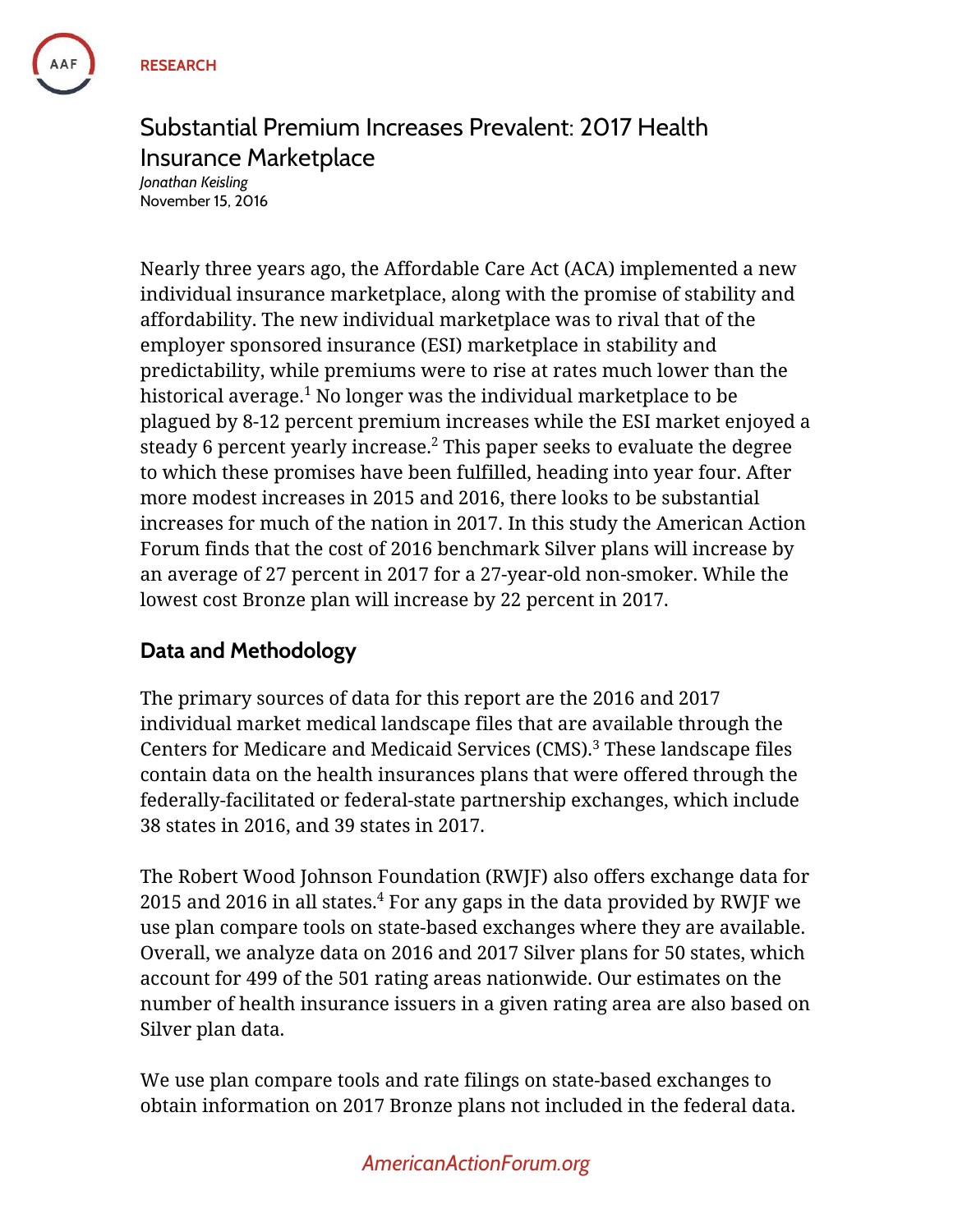**RESEARCH**

When computing average effects across rating areas, we calculate a weighted average of the effects in each rating area using the potentially eligible population. The potentially eligible population is defined as the number of individuals who are either uninsured or insured through the individual market, ineligible for Medicaid or the Children's Health Insurance Program, and determined to be a legal resident. We estimate this population using the 2010-2012 American Community Survey. All the premium estimates in this report are based on those offered to a 27-yearold non-smoker. Unless otherwise noted, the premium changes do not include any subsidies that are available for middle-to-low income households. In our analysis of subsidized 2017 benchmark plans, we consider the post-subsidy premium for a 27-year-old non-smoker that earns \$30,000 per year. Where we consider the implications for families, we calculate the premium for a married couple of 27 year olds with two children. We also use both the 2016 and 2017 income contribution scale and along with 2016 and 2017 federal poverty guidelines for calculating the premium subsidy for all three years. We also assume that household income remains the same. An estimate that included some increase in income would lead to a reduction in premium subsidy.

The ACA employs an age-based community rating which limits charging higher risk, older enrollees' premiums to three times as much as a low risk, young adult, or a 3:1 ratio. In other words, when selling health insurance, an insurer can only charge a 64-year-old three times the amount that is charged to a 21-year-old. Because of this restriction, age-based rates between 21 and 64 are typically a multiple of the base rate by a factor on a spectrum between three and one. Therefore, there is no real need to consider different ages when determining premium growth as a percentage, because each age is going to see proportional growth. For example, if a 21-year-old's premium increases by 25 percent, then a 55 year-old's premium is going to increase by 25 percent also, even though the 55-year-old is being charged more. Under current law, the only way that this could change is if a state adopted a more restrictive age-based community rating which would change the ratio insurers use to calculate rates.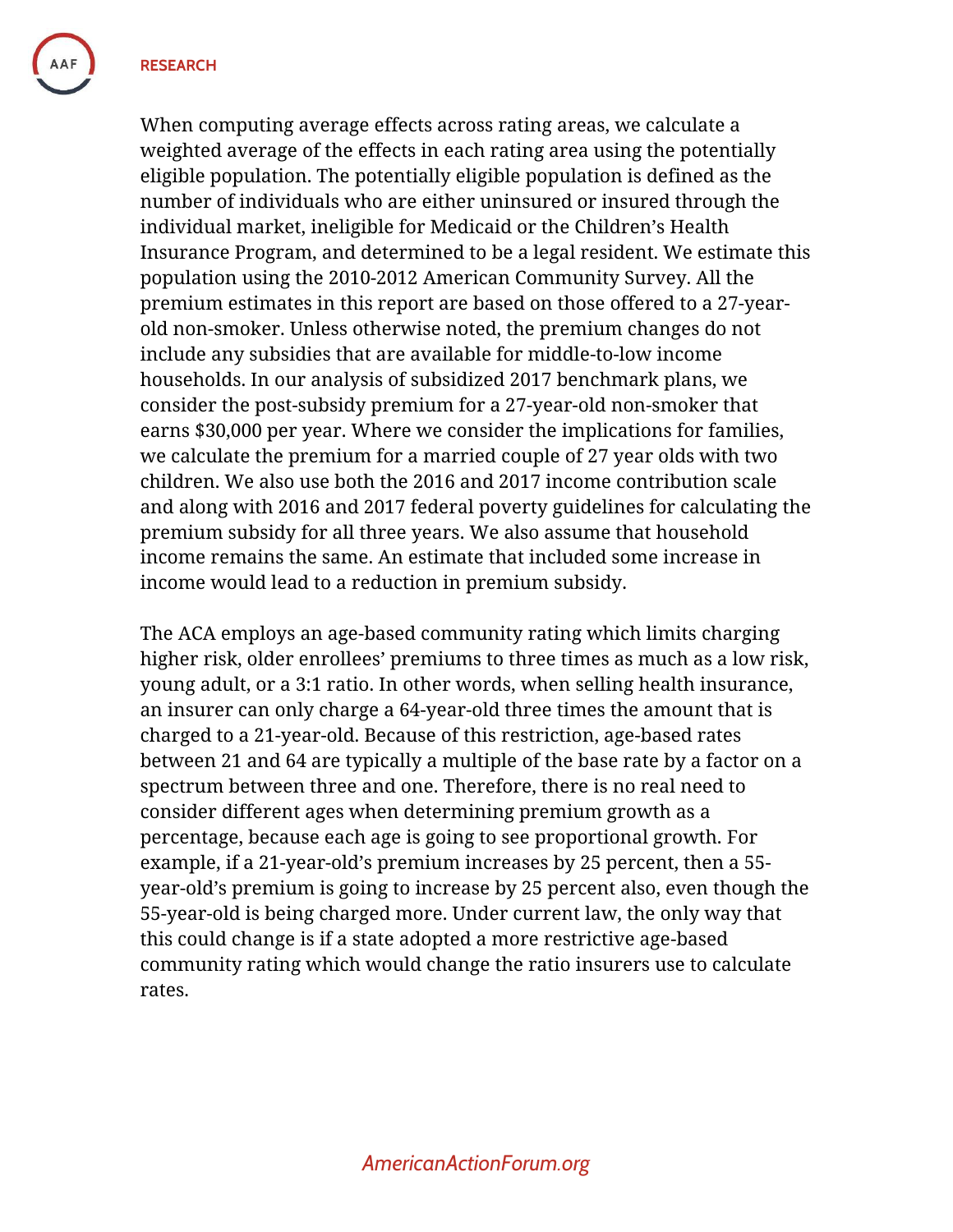**RESEARCH**

## **Determining Premium Growth**

Each state market operates under different conditions and costs of health insurance vary between different regions for each state. To adjust for varying health care costs in different regions of a state, the states are divided into geographic rating areas that all insurers must use as a part of their rate setting. There are also a variety of plans within each rating area that consumers can purchase, and the enrollment numbers for each of those plans will fluctuate according to several factors. Additionally, the discontinuation of risk corridors and reinsurance for 2017, the health of the pool of insured, and changes in the plans offered can all affect premiums in more indirect ways. Averages mask a lot of this variation; therefore, it is necessary to look at the national insurance marketplace from various viewpoints if any legitimate analysis of premiums is to be made.

In the discussion of health insurance costs, the premiums for the secondlowest cost Silver plan, referred to as the benchmark Silver plan, is often the focus because of its high enrollment numbers—roughly 11 percent of the individual market in 2015. <sup>5</sup> This year, in 498 observed rating areas, the population-weighted average premium for the benchmark Silver plan increased by 21 percent relative to 2016 benchmark plans. However, this number can be misleading as a measure of premium growth because many of the 2017 benchmarks are new plans.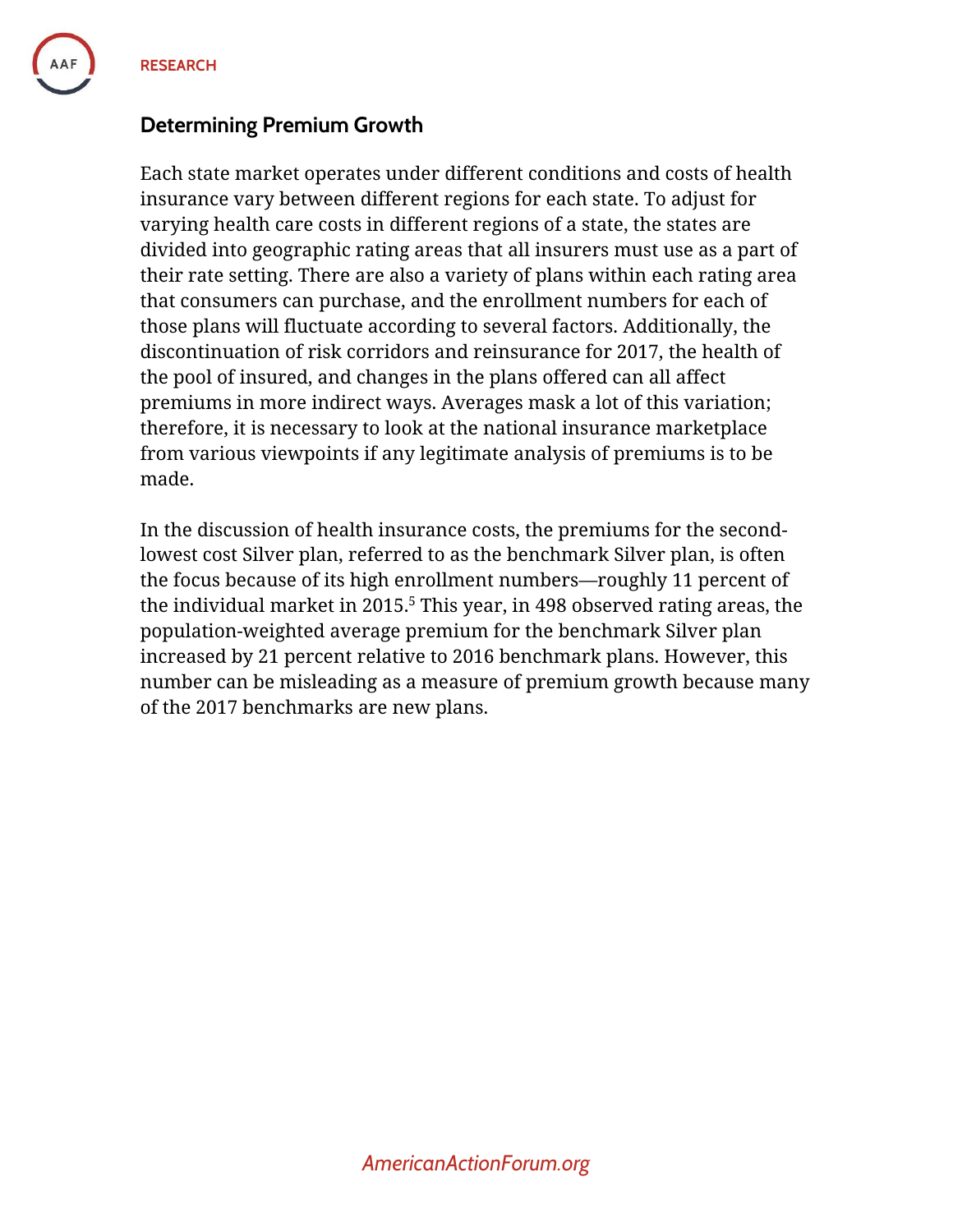

Actual premium growth is likely worse than that as the 2016 benchmarks that still exist in 2017 will see a 27 percent increase. Many of the 2016 benchmark plans no longer exist. In the 498 rating areas considered, only 276 (55 percent) benchmark plans from 2016 are still offered in 2017. Enrollees in those plans will be forced to find a new plan that likely has a different benefit structure and provider network. Also, many 2016 benchmarks that survived are no longer the benchmark in their rating areas. Many consumers receiving cost sharing tax credits will also need to shop for a new plan in these cases.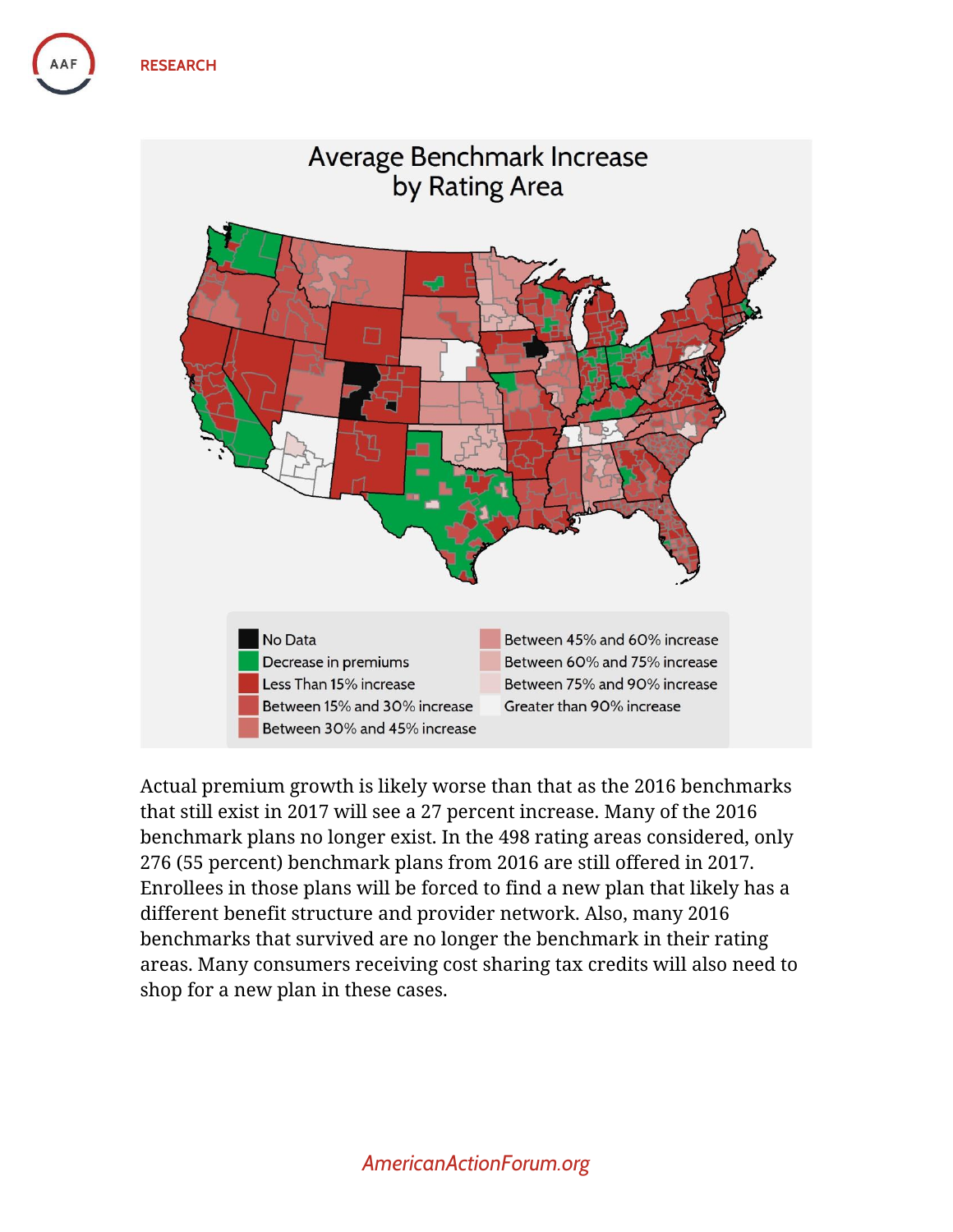#### **Bronze Premiums**

While the average cost of benchmark Silver plans serve as a quick way to gauge the cost of health insurance, those averages mask variation and may not be representative of the entire marketplace. To get a more complete picture of what is happening in the individual marketplace, it is also helpful to look at Bronze plans. Silver plans enrolled roughly 70 percent of the marketplace in 2016, while Bronze plans—the cheapest metal level on the market—enrolled about 22 percent. $\rm ^6$  In this report, we will look at the lowest-cost Bronze plan in each rating area to get another frame of reference. Using these lower-cost plans as a judge will give us a better understanding of how people are affected throughout the market because lower cost plans are more likely to enroll those ineligible for subsidies and cost sharing. When weighted by population, premiums for the lowest cost Bronze plan have increased by 22 percent between 2016 and 2017.



Average rate increases disguise substantial variation across the country which is divided into 501 different rating areas, but much of the variation

*AmericanActionForum.org*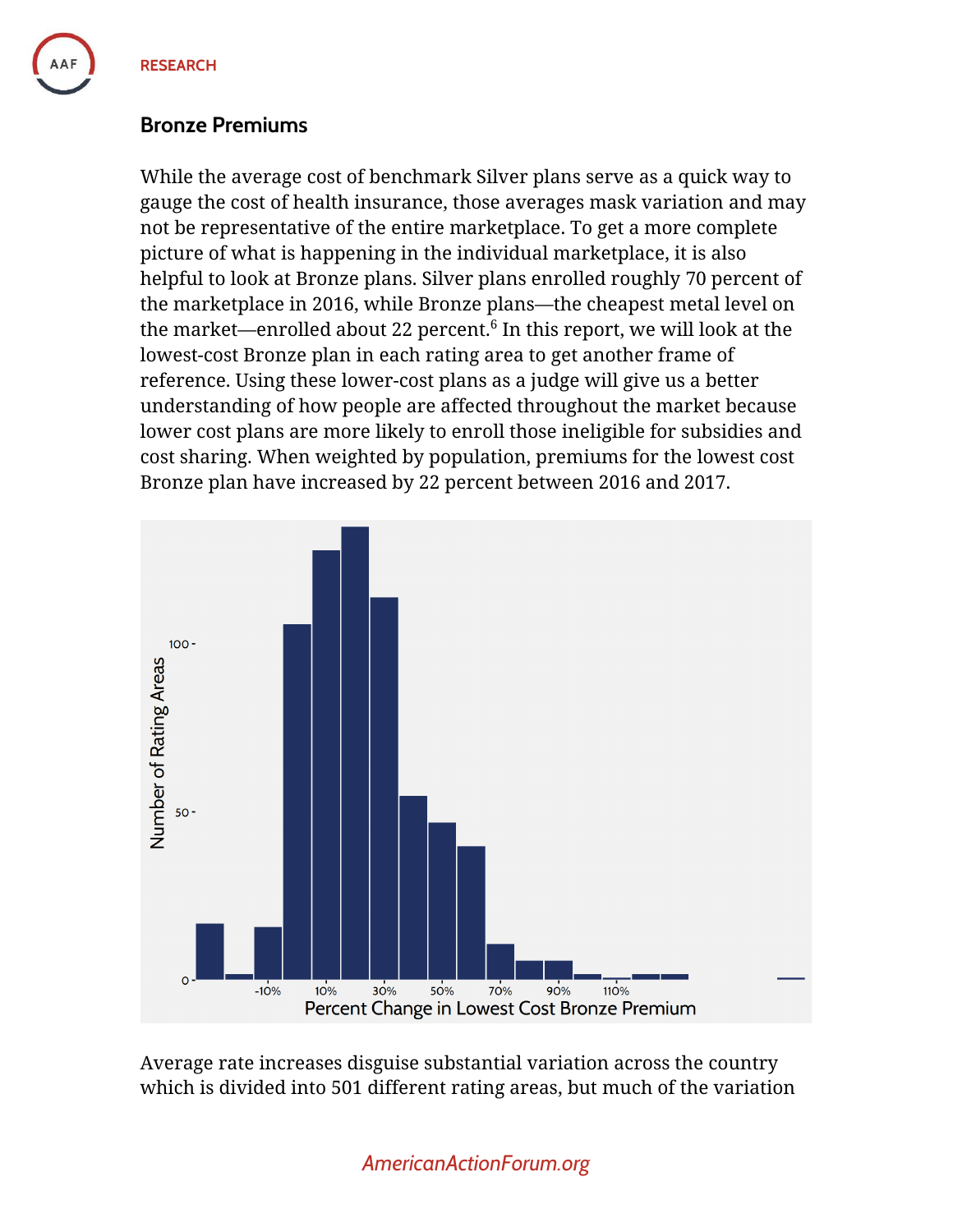**RESEARCH**

in 2017 will be seen in the magnitude of premium increases. For example, 180 rating areas will see increases of 30 percent or more while certain rating areas in Arizona and Pennsylvania will see lowest-cost bronze plans more than double from 2016 to 2017. The overwhelming majority of the country will see double digit increases, however, there is a small segment of rating areas that are seeing double digit decreases in lowest-cost Bronze premiums. Five rating areas are seeing decreases greater than 10 percent.

#### **Plan Turnover and its Impacts**

In 2016, 61 percent of consumers enrolled in a 2015 plan shopped around for a different plan in 2016. $^7$  As in previous years, the administration is encouraging people to do the same. Those people who do not shop around for a new plan will be auto-enrolled in the plan for which they are currently enrolled or a similar cost plan if their current plan is not available. For example, of those who are currently enrolled in a 2016 benchmark Silver plan many must enroll in a new plan in 2017. As mentioned earlier, in 276 of the 498 rating areas, the benchmark plan has changed, and many are no longer offered. The average increase in premiums of 2016 benchmark plans was 27 percent.

This turnover in benchmark plans—and all the other plans on the market—is problematic because it affects both premiums and overall cost of insurance as subsidies change accordingly. Because of this churn, insurers are dealing with different risk pools from year to year, and as premium rates are based off spending from previous years' risk pools, it is more difficult for insurers to correctly set premiums to offset spending. Another unfortunate outcome of this turnover is the possibility of people being forced to switch health care providers as networks change with plans. And with each new plan comes different cost sharing for consumers, which makes planning for health care costs more difficult.

#### **Insurer Competition**

Other federal health care programs designed around subsidized private insurance—such as Medicare Advantage and Medicare Part D—show that competition among insurance companies is an important tool in controlling price. In its first year of open enrollment, research showed that a lack of competition was correlated with higher premiums and \$1.7 billion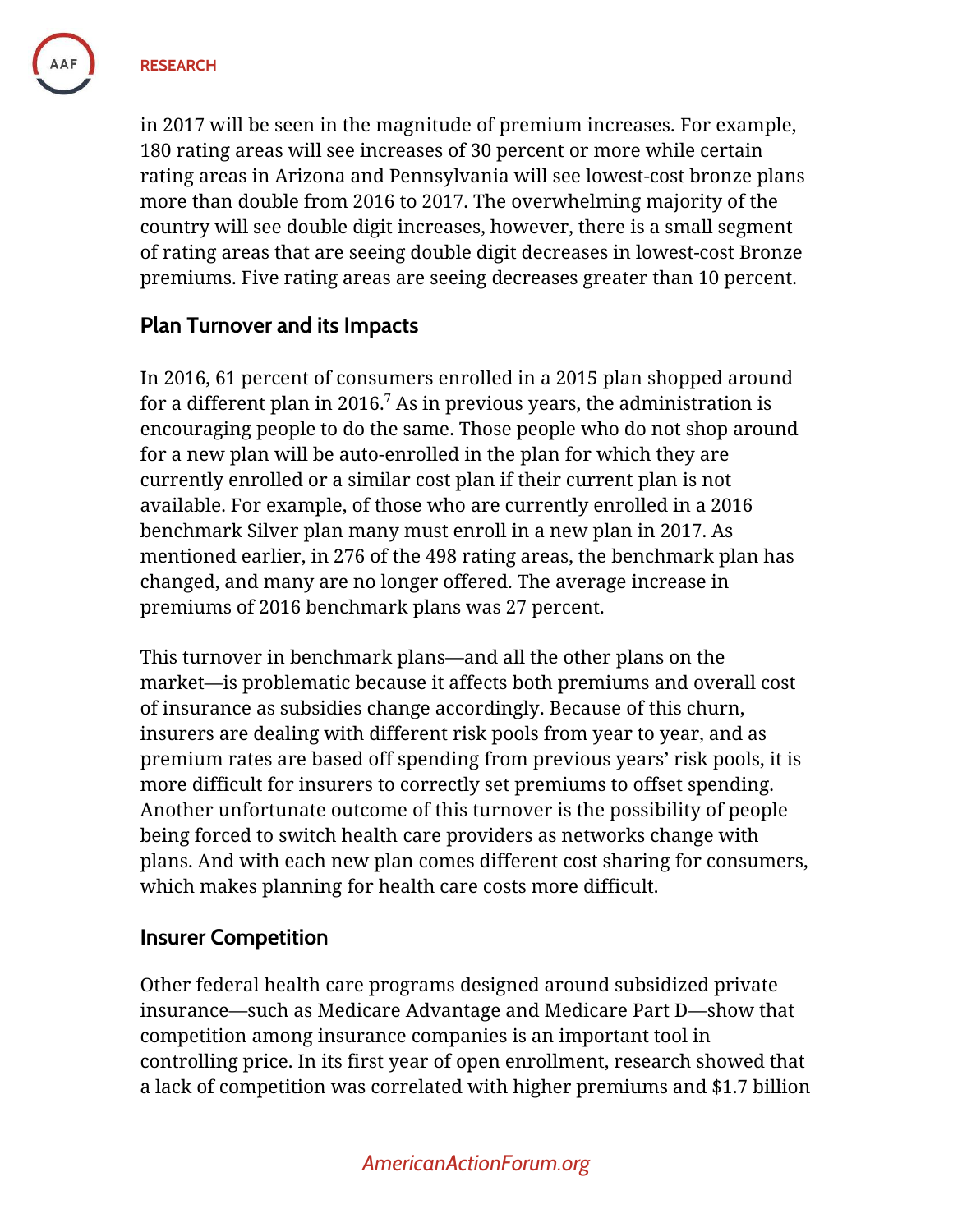in higher subsidy spending.<sup>8</sup> Now in the fourth iteration, it is well known that insurers are struggling to make profits and insurers have dropped out of many rating areas. This increasing lack of competition continues to have an impact on premiums and plan offerings.



In 2017, only 36 out of 498 rating areas will see an increase in competition while 366 rating areas lost at least one insurer. Of the rating areas that lost insurers, 78 rating areas lost two or more and many regions in Illinois, Ohio, Texas, and Arizona, among others, saw five or more insurers exit their exchanges. This mass exodus of insurers in many rating areas paints the picture of a marketplace that is increasingly hostile to private insurance.

Just as in previous research, we find that increased competition in the marketplace leads to smaller increases in premiums. In rating areas where 2 or more insurers entered the marketplace, the average lowest-cost Bronze premium increased by roughly 5 percent. In areas where there was no growth or a decrease in competition, there was an average increase of